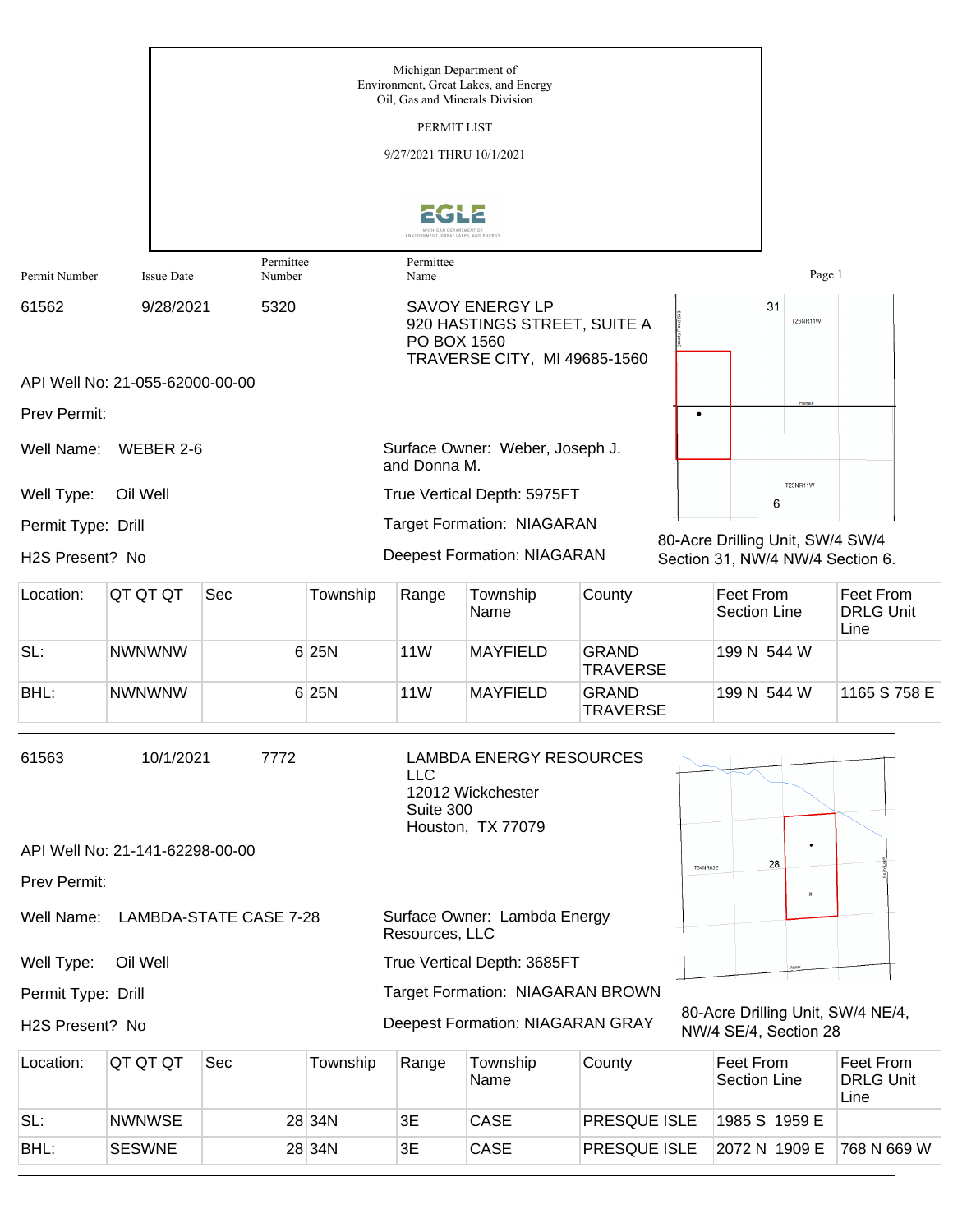|                               |                                 |                     |          | Michigan Department of<br>PERMIT LIST<br>9/27/2021 THRU 10/1/2021                                                                 | Environment, Great Lakes, and Energy<br>Oil, Gas and Minerals Division |                  |           |                                      |                            |                                       |
|-------------------------------|---------------------------------|---------------------|----------|-----------------------------------------------------------------------------------------------------------------------------------|------------------------------------------------------------------------|------------------|-----------|--------------------------------------|----------------------------|---------------------------------------|
|                               |                                 |                     |          | ENVIRONMENT GREAT LAKES AND ENERGY                                                                                                |                                                                        |                  |           |                                      |                            |                                       |
| Permit Number                 | <b>Issue Date</b>               | Permittee<br>Number |          | Permittee<br>Name                                                                                                                 |                                                                        |                  |           |                                      | Page 2                     |                                       |
| 61564                         | 10/1/2021                       | 6498                |          | <b>WOLVERINE GAS AND OIL</b><br><b>COMPANY OF MICHIGAN LLC</b><br>ONE RIVERFRONT PLAZA<br>55 CAMPAU, NW<br>GRAND RAPIDS, MI 49503 |                                                                        |                  |           |                                      | $\rightarrow$ <sup>0</sup> | $\circ$                               |
|                               | API Well No: 21-077-62032-00-00 |                     |          |                                                                                                                                   |                                                                        |                  |           |                                      |                            | x                                     |
| <b>Prev Permit:</b>           |                                 |                     |          |                                                                                                                                   |                                                                        |                  |           |                                      |                            |                                       |
| Well Name:                    |                                 | SUTHERLAND 7-1 HD1  |          |                                                                                                                                   | Surface Owner: Mark W. Sutherland<br>and Brad F. Sutherland            |                  | 36th      | <b>TO3 SROP W</b>                    |                            | 38th                                  |
| Well Type:                    | Oil Well                        |                     |          |                                                                                                                                   | True Vertical Depth: 3515FT                                            |                  |           |                                      |                            |                                       |
| Permit Type: Drill            |                                 |                     |          |                                                                                                                                   | <b>Target Formation: TRENTON</b>                                       |                  |           | 80-Acre R303 Drilling Unit, E/2 NE/4 |                            |                                       |
| H <sub>2</sub> S Present? Yes |                                 |                     |          |                                                                                                                                   | <b>Deepest Formation: TRENTON</b>                                      |                  | Section 7 |                                      |                            |                                       |
| Location:                     | QT QT QT                        | Sec                 | Township | Range                                                                                                                             | Township<br>Name                                                       | County           |           | Feet From<br><b>Section Line</b>     |                            | Feet From<br><b>DRLG Unit</b><br>Line |
| SL:                           | <b>SWSENE</b>                   |                     | 7 3S     | 9W                                                                                                                                | <b>CLIMAX</b>                                                          | <b>KALAMAZOO</b> |           | 2487 N 815 E                         |                            |                                       |

BHL: NENENE 7 3S 9W CLIMAX KALAMAZOO 340 N 415 E 340 N 415 E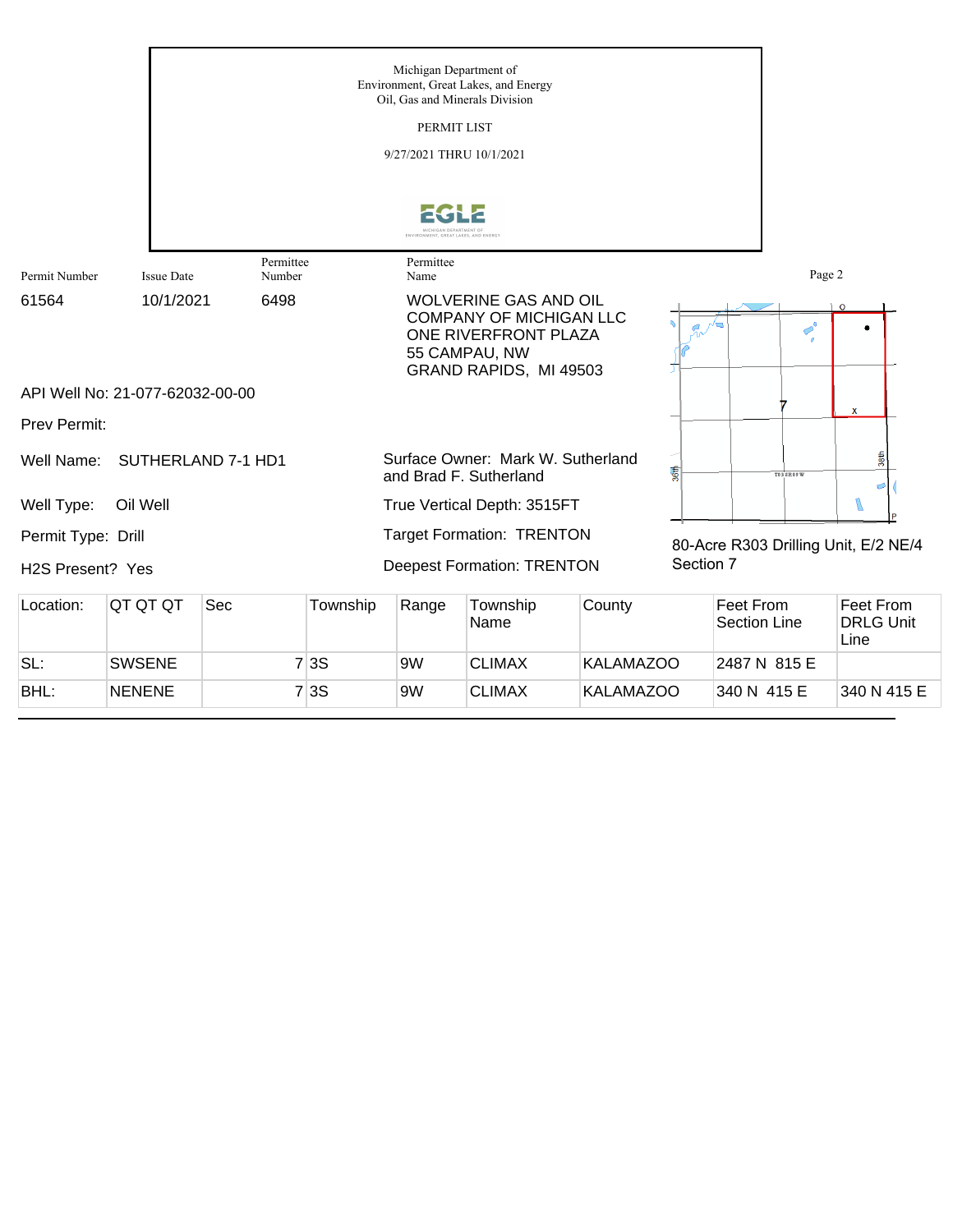Michigan Department of Environment, Great Lakes, and Energy Oil, Gas and Minerals Division

Updated Permits

9/27/2021 THRU 10/1/2021



Permit Number Permittee Number Permittee<br>Name Name Page 1

**RECORD OF WELL PLUGGING:**

19885 4428 MID MICHIGAN GAS STORAGE CO PO BOX 2446 HOUSTON, TX 77252-2446 USA

API Well Number: 21-133-19885-00-00

Well Name: SHOOK 1

Plugging Date: 9/22/2021

| Location | <b>OT OT OT</b>     | <b>Sec</b> | Township | Range | Township Name | County           | Feet From Section<br>Line | <b>Feet From DRLG</b><br>Unit |
|----------|---------------------|------------|----------|-------|---------------|------------------|---------------------------|-------------------------------|
| SL:      | N <sub>2</sub> SESE |            | 6 17N    | 10W   | l richmond    | <b>l</b> osceola | 1040 S 560 E              | 280 N 560 E                   |
| BHL:     | N2SESE              |            | 6 17N    | 10W   | l richmond    | <b>OSCEOLA</b>   |                           |                               |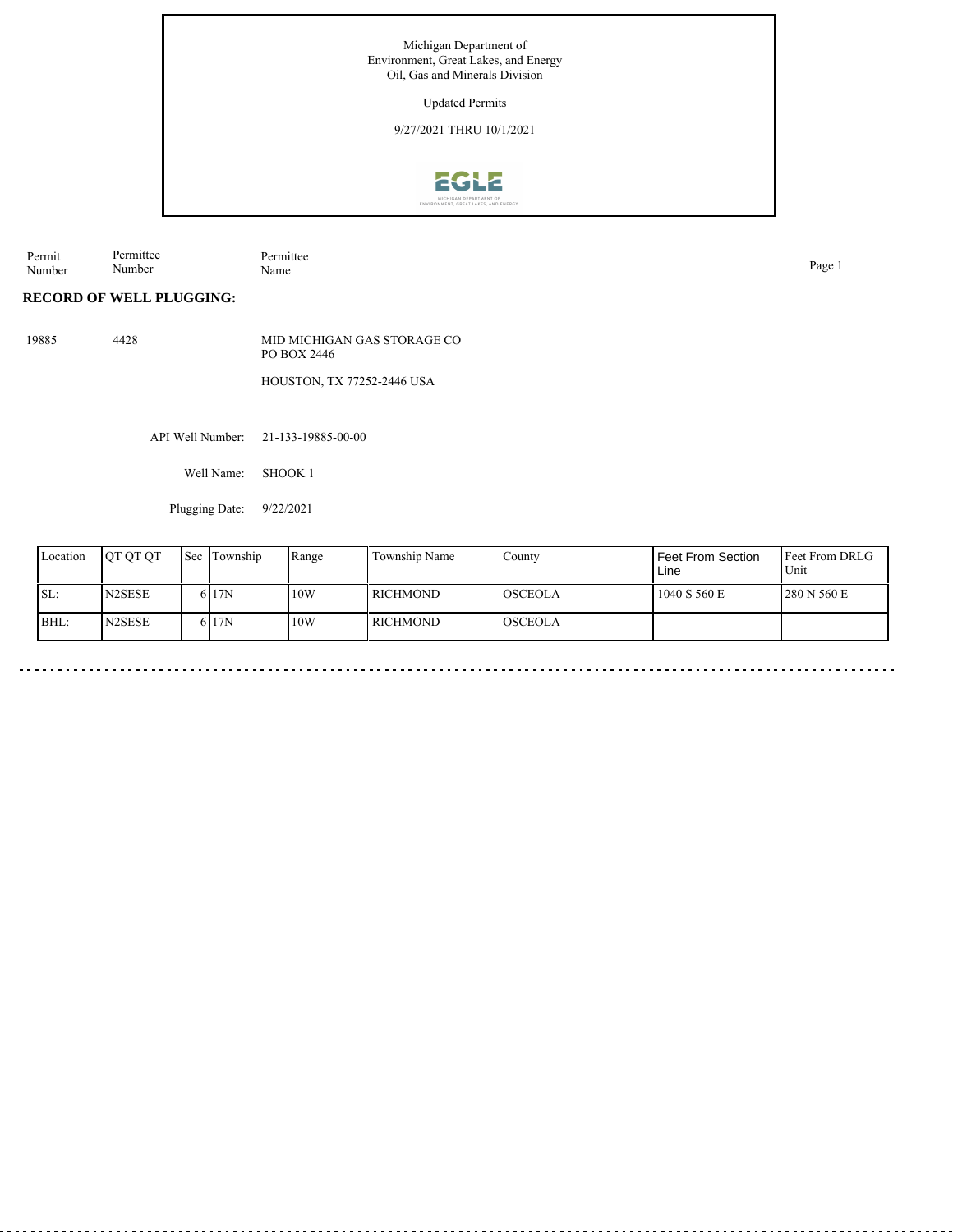Michigan Department of Environment, Great Lakes, and Energy Oil, Gas and Minerals Division

Updated Permits

9/27/2021 THRU 10/1/2021



Permit Number Permittee Number Permittee Page 2<br>Name

## **APPLICATIONS TO CHANGE WELL STATUS:**

23243 491

CONSUMERS ENERGY CO

1945 W PARNALL RD JACKSON, MI 49201

API Well Number: 21-005-23243-00-00

Well Name: CONSUMERS POWER CO 251

Approval Date: 3/25/2021

| Location | <b>OT OT OT</b> | Sec | Township | Range | Township Name    | County         | <b>Feet From Section</b><br>Line | Feet From DRLG<br>Unit |
|----------|-----------------|-----|----------|-------|------------------|----------------|----------------------------------|------------------------|
| SL:      | W2NENW          |     | 14 I 4 N | 14W   | <b>LOVERISEL</b> | <b>ALLEGAN</b> | 660 N 690 E                      | 1660 N 30 E            |
| BHL:     | W2NENW          |     | 14 I 4 N | 14W   | <b>LOVERISEL</b> | <b>ALLEGAN</b> |                                  |                        |

ACOWS to Underream Open Hole

Proposed Rework: ACOWS to clean well, log, underrream, and return well to service expires 9/30/21; Based on E-mail correspondence, decision was made not to underream, so no RCOWS will be received for this.

<u>. . . . . . . . . . .</u>

33710 6371

BREITBURN OPERATING LIMITED PARTNERSHIP 1111 BAGBY STREET, SUITE 1600

HOUSTON, TX 77002

API Well Number: 21-039-33710-00-00

Well Name: STATE BEAVER CREEK 13

Approval Date: 9/29/2021

| Location | IOT OT OT | Sec Township | Range | Township Name         | County           | Feet From Section<br>Line | <b>Feet From DRLG</b><br>Unit |
|----------|-----------|--------------|-------|-----------------------|------------------|---------------------------|-------------------------------|
| SL:      | ISWNESE   | 7 I25N       | 4W    | <b>IBEAVER CREEK</b>  | <b>ICRAWFORD</b> | 1986 N 967 E              | 1330 S 330 W                  |
| $IBHL$ : | ISWNESE   | 7125N        | 4W    | <b>I BEAVER CREEK</b> | <b>CRAWFORD</b>  |                           |                               |

 $- - - -$ 

ACOWS to Perforate and Test Current Formation

Proposed Rework: ACOWS to Perforate and Test Current Formation Comment: ACOWS to re-perf and test current formation expires on 9/29/22